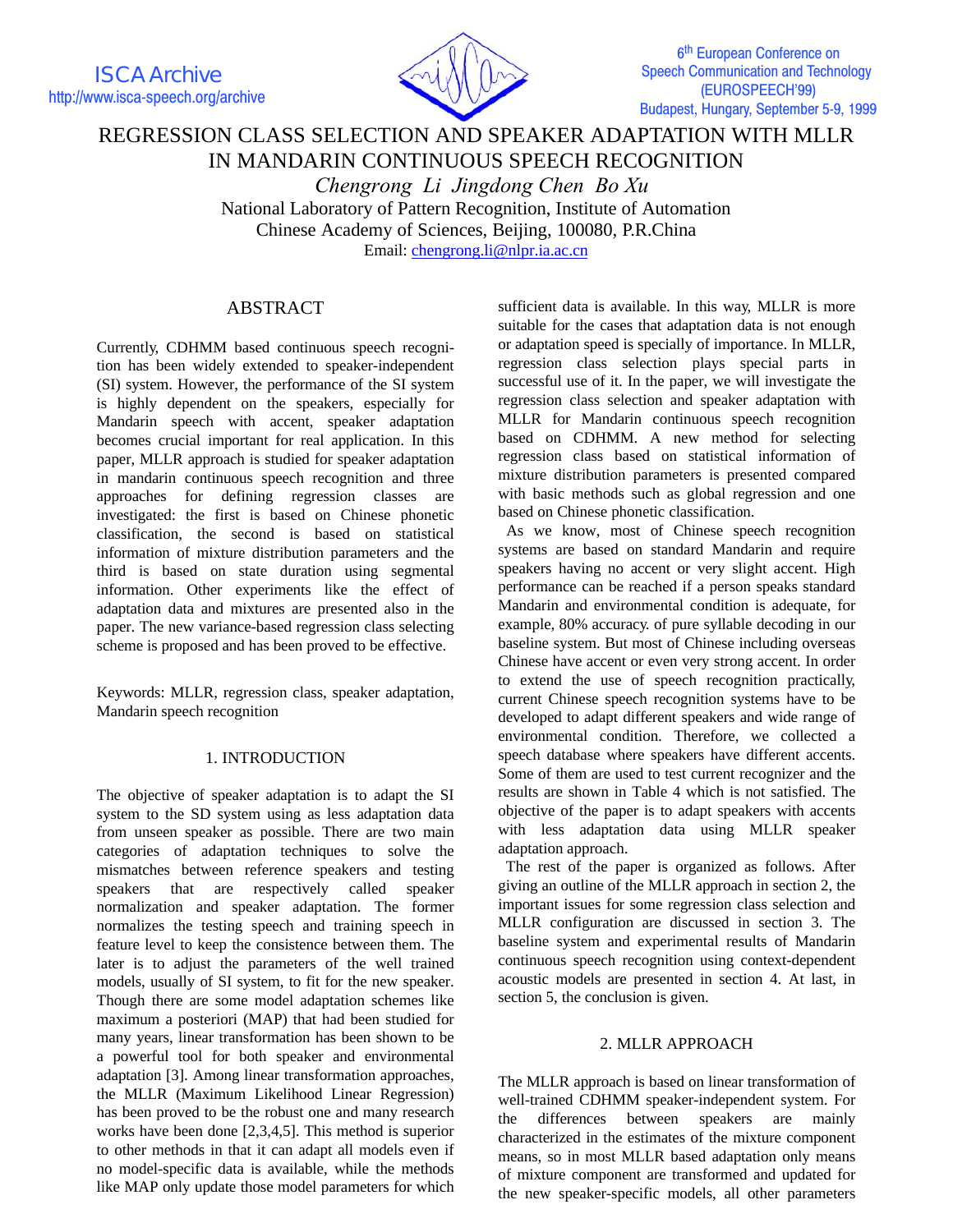such as the transition probabilities, mixture component weights, mixture component covariances, take their values from initial model set.

 The estimates of the adapted mean for the adapting speaker are given by linear transformation

$$
m = Wm
$$
 (1)  
m = [w m<sub>1</sub> m<sub>2</sub> A m<sub>n</sub>] (2)

where *W* is a linear regression matrix  $(n \times (n+1))$ which optimises a maximum likelihood objective function, *w* is the offset term for the regressioin(*w*=1 for sdandard offset), *M*is the extended mean vector.

 The transformation matrix *W* is estimated by maximizing the likelihood of adapted models generating the adaptation data, that is, the objective function is as follows

$$
F(O | I ) = \sum_{q \in \Theta} F(O, q | I )
$$
  
= 
$$
\sum_{q \in \Theta} a_{q_r N} \prod_{t=1}^T a_{q_{t-1} q_t} b_{q_t}(o_t)
$$
 (3)

By defining an auxiliary function  $Q(1, 1)$  $(l, l) = \sum F(O, q | l) \log(F(O, q | l))$  $Q(1, \overline{1}) = \sum_{q \in \Theta} F(O, q | 1) \log(F(O))$  $= \sum F(O, q | I) \log(F(O, q | \overline{I}))$  (4)

and maximise  $Q(1, 1)$  with respect to  $W_s$ , the general form of the optimisation of  $W_s$  can be got as equation (5).

$$
\sum_{t=1}^{T} \mathbf{g}_s(t) C_s^{-1} o_t \hat{\mathbf{m}} = \sum_{t=1}^{T} \mathbf{g}_s(t) C_s^{-1} W_s \hat{\mathbf{m}} \hat{\mathbf{m}} \tag{5}
$$

When tying regression matrices, the summation should be performed over all tied states. Assuming regression matrix  $W_s$  is shared by R states, the formula is as following

$$
\sum_{t=1}^{T} \sum_{s=1}^{R} \mathcal{G}_{s}(t) C_{s}^{-1} o_{t} \hat{\eta}_{s} = \sum_{t=1}^{T} \sum_{s=1}^{R} \mathcal{G}_{s}(t) C_{s}^{-1} W_{s} \hat{\eta}_{s} \hat{\eta}_{s} \tag{6}
$$

## 3. BASIC CONFIGURATION AND REGRESSION CLASS

#### 3.1 Basic experiments configuration

There are many issues for MLLR implementation. Based on the preliminary theoretical and experimental analyses, following conditions are considered.

 For the poor performance of adapting speakers with accents, unsupervised adaptation is not suitable for our first stage tasks. There are three adaptation schemes: static (or batch) adaptation, incremental adaptation and instantaneous adaptation. We use the first one which starts adaptation while all the adaptation data is available.

 Because preliminary experiments have shown that further iterations had very little contributions to the

adapted models, which indicates that the frame alignment for the adapted models is almost the same as that of original SI models, only one iteration of adaptation is performed in all given cases.

 The single variable regression used for the diagonal matrix is clearly not powerful enough to capture many different variations within a class [2]. Much more classes are needed for diagonal transformation compared to full matrices. So adaptation using a small number of full matrices is superior to using many diagonal matrices. Therefore, full matrices will be used in later experiments.

#### 3.2 Regression class

As above description, regression class selection becomes our key investigation.

 In order to effectively estimate the regression transformation matrices, we take the clustering unit, which can be a model, a state, or a mixture component. In estimating regression matrix, all the clustering units that will be transformed with same matrix are tied into the same class. The problem is what clustering units should be put into same class, that is, the problem of choosing regression class. We make an assumption that clustering units with similar parameter values should be transformed in a similar manner. So one regression class will include all the clustering units representing similar acoustic phenomena.

 Three approaches for choosing regression classes are presented. Besides of the basic regression class based on Chinese phonetic classification, two new methods are based on statistical information of mixture distribution parameters and state duration from Viterbi segmental information.

#### 3.2 Implementation and evaluation

 The approach is implemented using a Baum-Welch HMM training frame with forward-backward to determine the mixture component occupancy probabilities.

 The data from silence model is not accumulated to evaluation of transformations and the silence model still takes its original parameters.

 Seven adaptation speakers are used to evaluate the approach and proposed regression class. The speakers are arbitrarily chosen each having different accent. There are 250 adaptation sentences available and 60 sentences for testing.each speaker.

#### 4. EXPERIMENTS

#### 4.1 Baseline system

The speaker-independent Mandarin continuous speech recognition system is well trained before adaptation process using database DB863 with 116 male speakers each having about 500 sentences. The models take the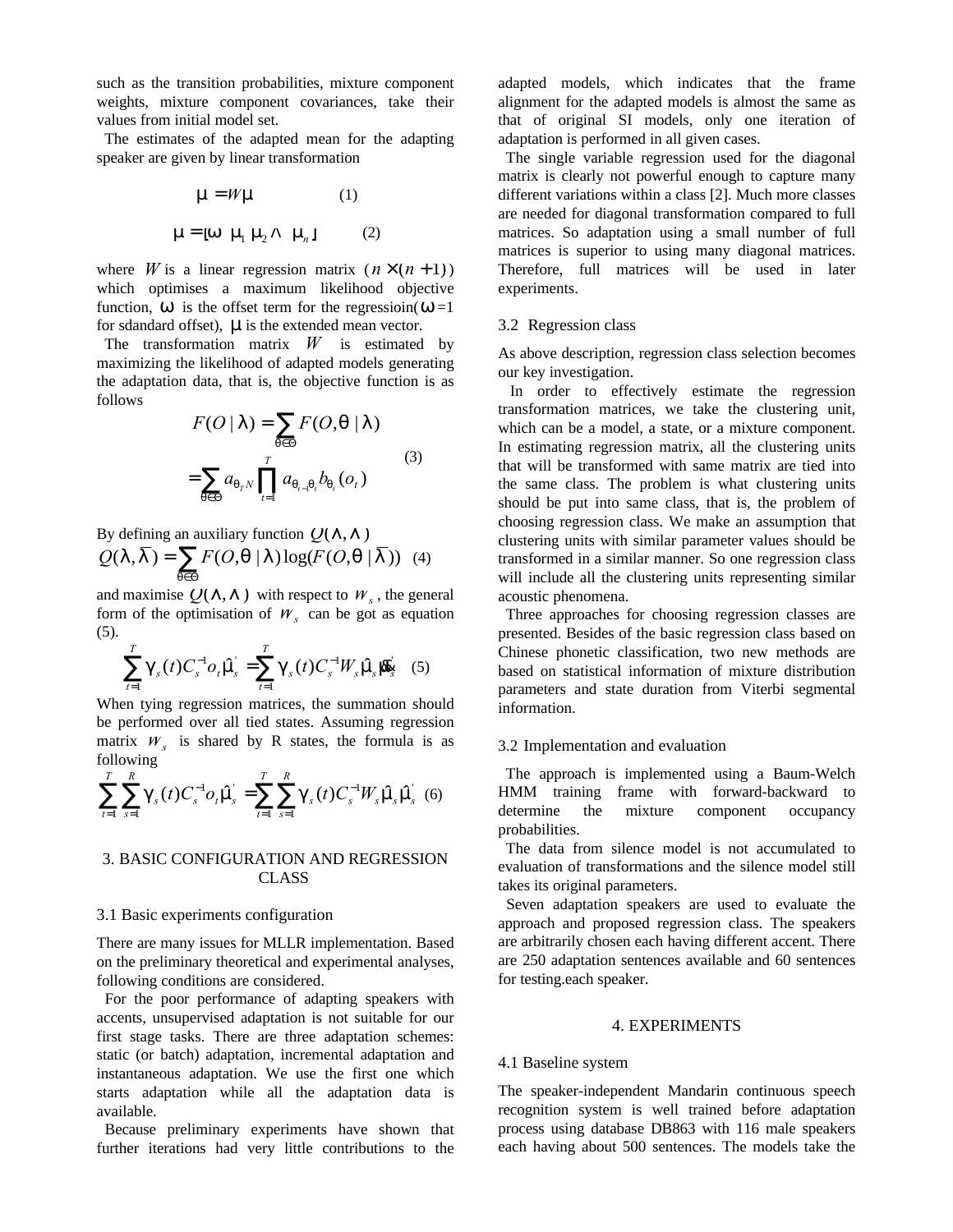initials and the finals considering the co-articulation in the intra-syllable and inter-syllable.

 The speech is coded into 25 ms frames. Each frame is represented by a 39 component vector consisting of 12 MFCCs plus energy, and their first and second time derivatives.

 Syllable error rate, SER, is used to evaluate the effectiveness of adaptation methods which is got from a pure continuous syllable decoding based recognition system.

### 4.2 Regression class based on phonetic classification

Models are classified to the initials and finals according to Chinese phonetic class. So two regression matrices are estimated. This is the basic regression class choosing scheme which associates a set of models to a regression class not mixture components.

 Compared with global transformation, this kind of regression class reduce the syllable error rate by 1.56 points in average(see Table 1).

Table 1 Reduction(%) of error rate by phonetic class

|         | Speaker | Global | 2 classes |  |
|---------|---------|--------|-----------|--|
| 1       | Gsh     | 20.99  | 28.05     |  |
| 2       | Zsb     | 7.90   | 3.41      |  |
| 3       | Yhui    | 10.17  | 6.67      |  |
|         | Hfei    | 16.92  | 14.26     |  |
| 5       | Chlei   | 17.56  | 23.30     |  |
| 6       | Liumk   | 16.33  | 18.89     |  |
| 7       | Licr    | 4.40   | 10.59     |  |
| Average |         | 13.47  | 15.03     |  |
|         |         |        |           |  |

4.3 Regression class on variance of mixture distribution means

Statistical information of model parameters –the means and variances for means and variances of mixture components is used to cluster the regression classes.

 The classification is implemented by calculating the variance  $V_m$  of the mixture means for all models except of the model silent.

 Assuming that the variance of means for mixture i of model j is  $V_{ii}$ , then

$$
V_{ij} = \begin{cases} class \ 1 & \text{if } V_{ij} \le V_m \\ class \ 2 & \text{others} \end{cases} \tag{7}
$$

 The results shown in Table 2 indicate that adding variance classifying after phonetic class clustering can present additional 2.91 points drop in average.

Table 2 Regression classes by variance of distribution means

|         | Speaker | <b>Baseline</b> | Adapted | Error reduction |
|---------|---------|-----------------|---------|-----------------|
|         | Gsh     | 42.64           | 60.58   | 31.28           |
| 2       | Zsb     | 78.62           | 80.07   | 6.78            |
| 3       | Yhui    | 65.38           | 67.14   | 5.08            |
|         | Hfei    | 39.19           | 50.75   | 19.01           |
| 5       | Chlei   | 53.87           | 67.17   | 28.83           |
| 6       | Liumk   | 54.68           | 65.09   | 22.97           |
|         | Licr    | 55.26           | 60.46   | 11.62           |
| Average |         | 55.66           | 64.47   | 17.94           |

4.4 State duration based on segmental information

Model or state duration is defined as the number of frames assigned to the model or state which is from Viterbi segmentation results. In our experiment, we use statistical information of state duration to choose regression classes. Two regression classes are gotten by the means of each state duration assuming that mean values which are close to each other present the similar transformation property. The results are shown in Table 3. The average error rate is a little lower than global transformation.

|   | Speaker | <b>Baseline</b><br>Adapted |       | Error<br>reduction |  |
|---|---------|----------------------------|-------|--------------------|--|
|   | Gsh     | 42.64                      | 61.85 | 33.49              |  |
| 2 | Zsb     | 78.62                      | 77.66 | $-4.49$            |  |
| 3 | Yhui    | 65.38                      | 68.02 | 7.63               |  |
| 4 | Hfei    | 39.19                      | 45.66 | 10.64              |  |
| 5 | Chlei   | 53.87                      | 64.86 | 23.82              |  |
| 6 | Liumk   | 54.68                      | 63.24 | 18.89              |  |
| 7 | Licr    | 55.26                      | 58.27 | 6.73               |  |
|   | Average | 55.66                      | 62.79 | 13.82              |  |

Table 3 State duration based on segmental information

#### 4.5 Gaussian mixture components

To test the effectiveness of MLLR adaptation for different models, we experiment it on the models with 8 mixture distributions and 32 mixture distributions. The adaptation data is 8 sentences in general length. The result is shown at Table 4.

 Different mixtures show consistent improvement of adaptation performance. The average reduction of syllable error rate with 32 mixture distributions is 18.02% which is more than with 8 mixture distributions. The probable reason is that the frame alignment for the models with 32 mixture distributions is more accurate.

#### 4.6 The amount of adaptation data

To assess how the amount of adaptation data affects system performance, a global transformation (class) is used to adapt the baseline while varying the number of adaptation sentences from 3 to 40 (the average length of the sentences is about 12 seconds).

Table 4 MLLR with different Gaussian mixture components